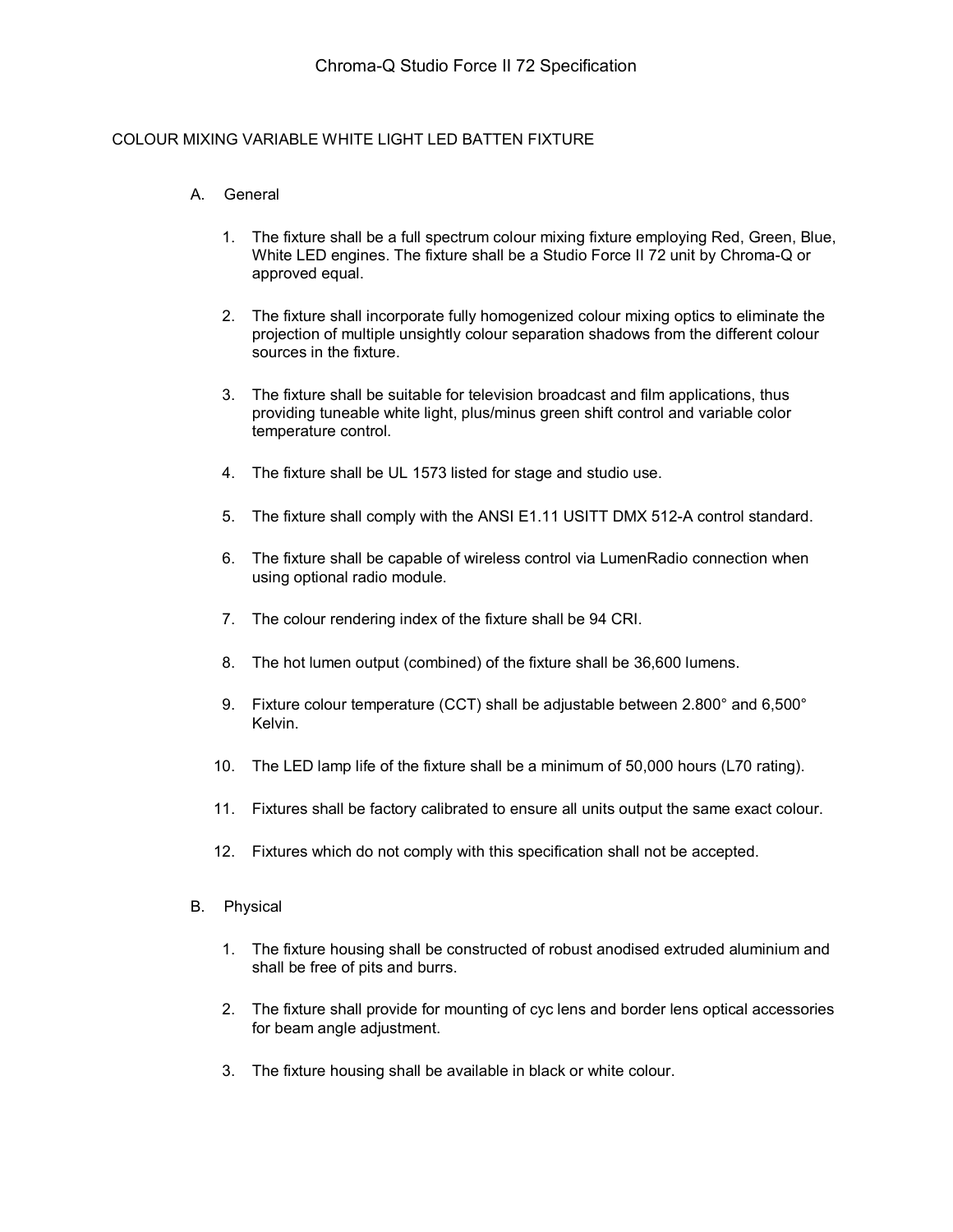- 4. Power supply, cooling and electronics shall be integral to each unit.
- 5. Fixture net weight shall be 24kg (53lbs).
- 6. Fixture net dimensions shall be  $(L \times H \times D)$  1759mm x 191mm x 165mm (69.25" x 7.5" x 6.5").
- 7. The fixture shall include a built-in quick release lever for tilt adjustment.
- C. Agency Compliance and Environmental
	- 1. The fixture shall be UL Listed and shall be so labeled.
	- 2. The fixture Approvals shall include the following: CISPR 22 :2006/EN55022 :2006 & CISPR 24 :1997/EN55024 :1998, ICES-003 :2004 & FCC Part 15 Subpart B: 2007, CSA C22. No. 166-M1983:R2008 UL 1573:2003; UL 8750.
	- 3. The IP rating of the fixture shall be IP20 for dry location use.
- D. Thermal
	- 1. The fixture shall be forced cooled via two internal fans with four fan speeds available.
	- 2. The fixture shall operate in an ambient temperature range of  $0^{\circ}C$  (32 $^{\circ}F$ ) minimum, to 40° C (104°F) maximum ambient temperature.
	- 3. If the internal temperature exceeds 75ºC the output of the fixture will be reduced for automatic protection.
- E. Electrical
	- 1. The fixture shall be equipped with a 100V to 240V 50/60Hz 800VA internal power supply.
	- 2. The power supply of the fixture shall have a power factor of 0.97 @ 120V AC, 0.92 @ 240V AC.
	- 3. The maximum power consumption shall not exceed 800W @ 120V AC, 800W @ 240V AC.
	- 4. The idle power consumption shall be 44W @ 120V AC, 46W @ 240V AC.
	- 5. Fixture In/Out power shall be via Neutrik powerCON TRUE1 connectors.
	- 6. The fixture requires power from a constant non-dim power source.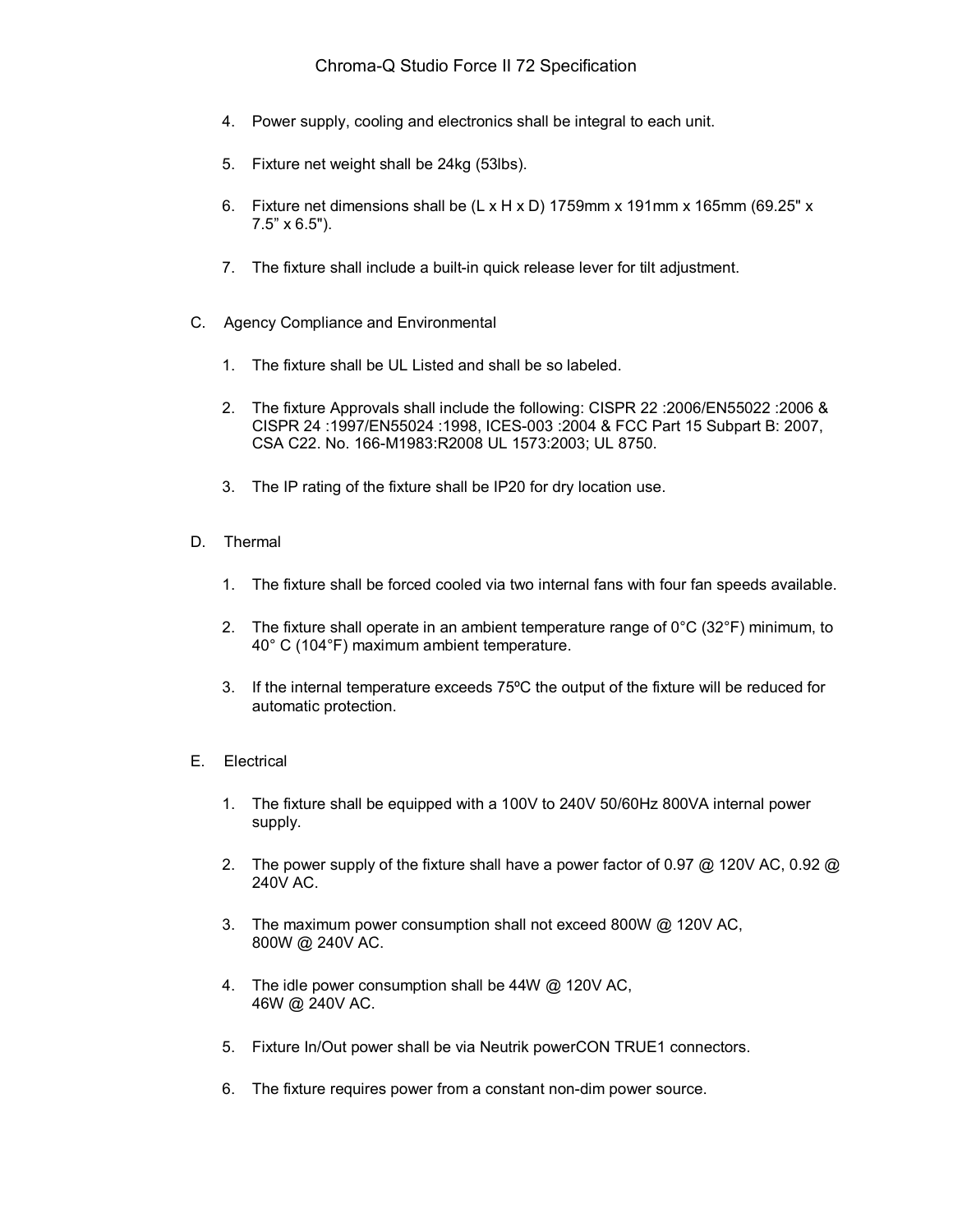- F. Optical
	- 1. The fixture shall provide a fully homogenised and uniform colour-mixed output.
	- 2. The fixture beam angle shall be 22° (approx.).
	- 3. The fixture beam angle with optional cyc lens optic shall be 80° x 35° (approx.).
	- 4. The fixture beam angle with optional border lens optic shall be 43° (approx.).
- G. Light Emitting Diodes
	- 1. The fixture shall be equipped with 24 high output RGBA cells (pixels).
	- 2. LEDs shall be rated for a 50,000-hour LED life to 70% intensity (L70).
	- 3. All LEDs used in the fixture shall be high brightness and proven quality from reputable LED manufacturers.
	- 4. LED systems manufacturers shall utilize an advanced production LED binning process to maintain LED color consistency.
- H. Dimming
	- 1. The LED system shall be digitally driven using high-speed pulse width modulation (PWM).
	- 2. The fixture shall offer six LED scan rate (PWM) frequency modes for compatibility with video broadcast equipment in order to avoid a flickering effect.
	- 3. The dimming curve shall be of theatrical grade for smooth dimming over longer timed fades and at low intensities.
- I. Control and User Interface
	- 1. The fixture shall be equipped with two 5-Pin XLR connectors (In and Out) for data control via ANSI E1.11 USITT DMX512-A protocol.
	- 2. The fixture shall be capable of wireless DMX512-A control via LumenRadio connection when using optional radio module.
	- 3. The fixture shall be equipped with a touchscreen LCD display for accessing control and configuration functions.
	- 4. The fixture shall offer the following control modes to include: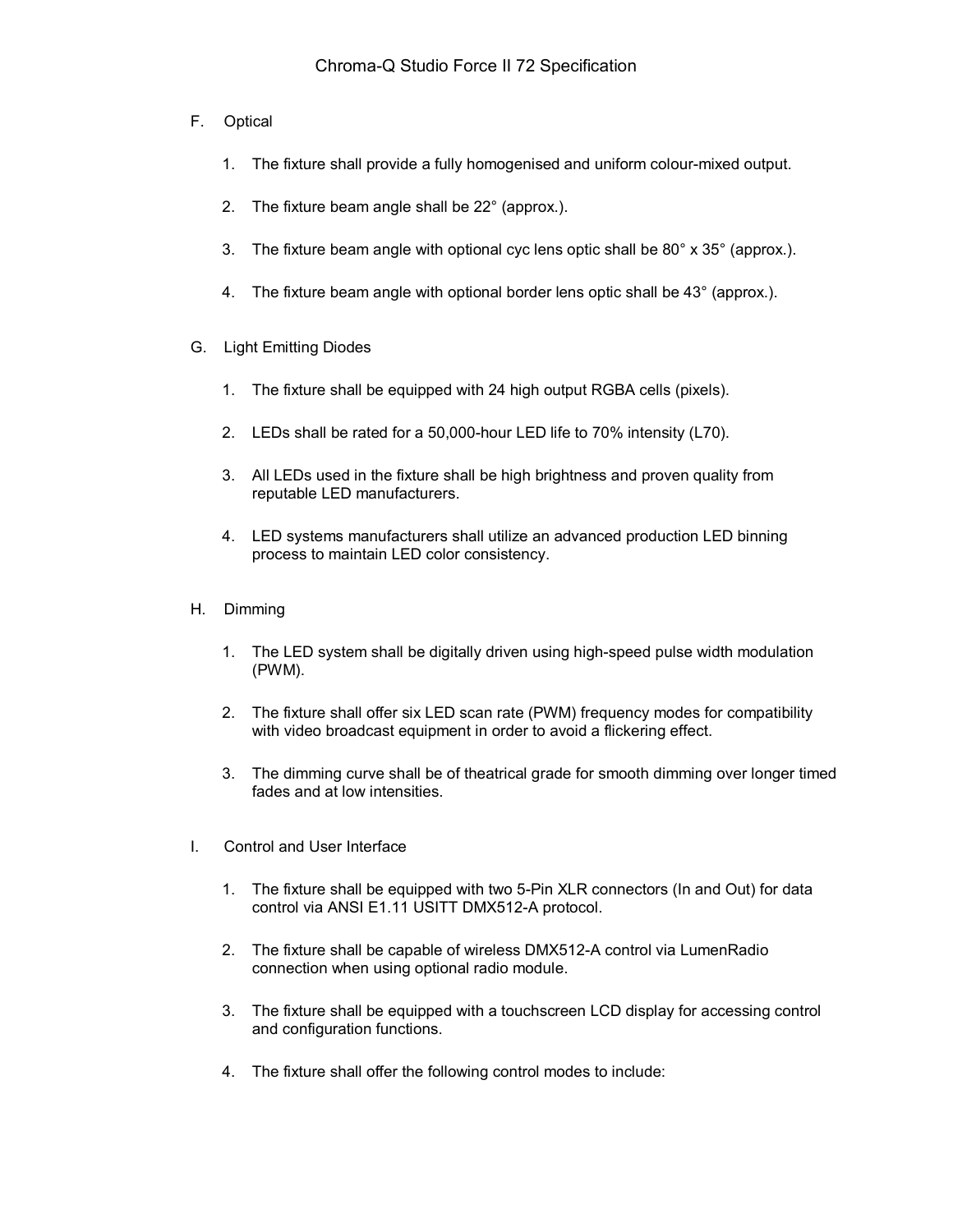- a. KHi 3 channel DMX mode providing each cell group with three channels for Kelvin, Hue (±Green), Intensity control.
- b. Cine-Q (Intensity Kelvin, Hue, Red, Green, Blue, White, Crossfade) 8 or 9 channel DMX mode providing a combination of KHi and RGBW modes for each cell group, with the ability to crossfade between either mode (8 channels for 8-bit crossfade, 9 channels for 16-bit crossfade).
- c. RGBW 4 channel DMX mode providing each cell group with four channels for Red, Green, Blue, White control.
- d. RGB 3 channel DMX mode providing each cell group with three channels for Red, Green, Blue control. White automatically mixed in when all three colour parameters are engaged.
- e. HSI 3 channel DMX mode providing each cell group with three channels for Hue, Saturation, Intensity control.
- f. Extended mode 1 DMX channel added at end to above modes providing control from DMX console of fan speed, PWM frequency and DMX lost state functions. Overrides touchscreen menu settings of same functions.
- g. HSi Legacy hue mode Option providing current generation Studio Force fixtures to match HSi pattern with previous generation Chroma-Q HSi mode enabled fixtures.
- 5. The fixture shall offer configuration and control options including but not limited to:
	- a. Selection of programmed looks (31 looks total).
	- b. Recording of looks via external DMX control console.
	- c. Fixture cell (pixel) grouping option selection: x24(All), x4, x1, Odd/Even.
	- d. Fixture starting address location selection (pixel order flip left/right).
	- e. DMX data display of DMX channel values.
	- f. Fan speed selection:
		- 1) Quiet
		- 2) Studio
		- 3) Live
		- 4) Live-Quiet
	- g. Rotate touchscreen display 180 degrees option.
	- h. LED scan rate (PWM) frequency mode selection:
		- 1) 750 Hz
		- 2) 1500 Hz
		- 3) 3000 Hz
		- 4) 6000 Hz
		- 5) 12000 Hz
		- 6) 24000 Hz